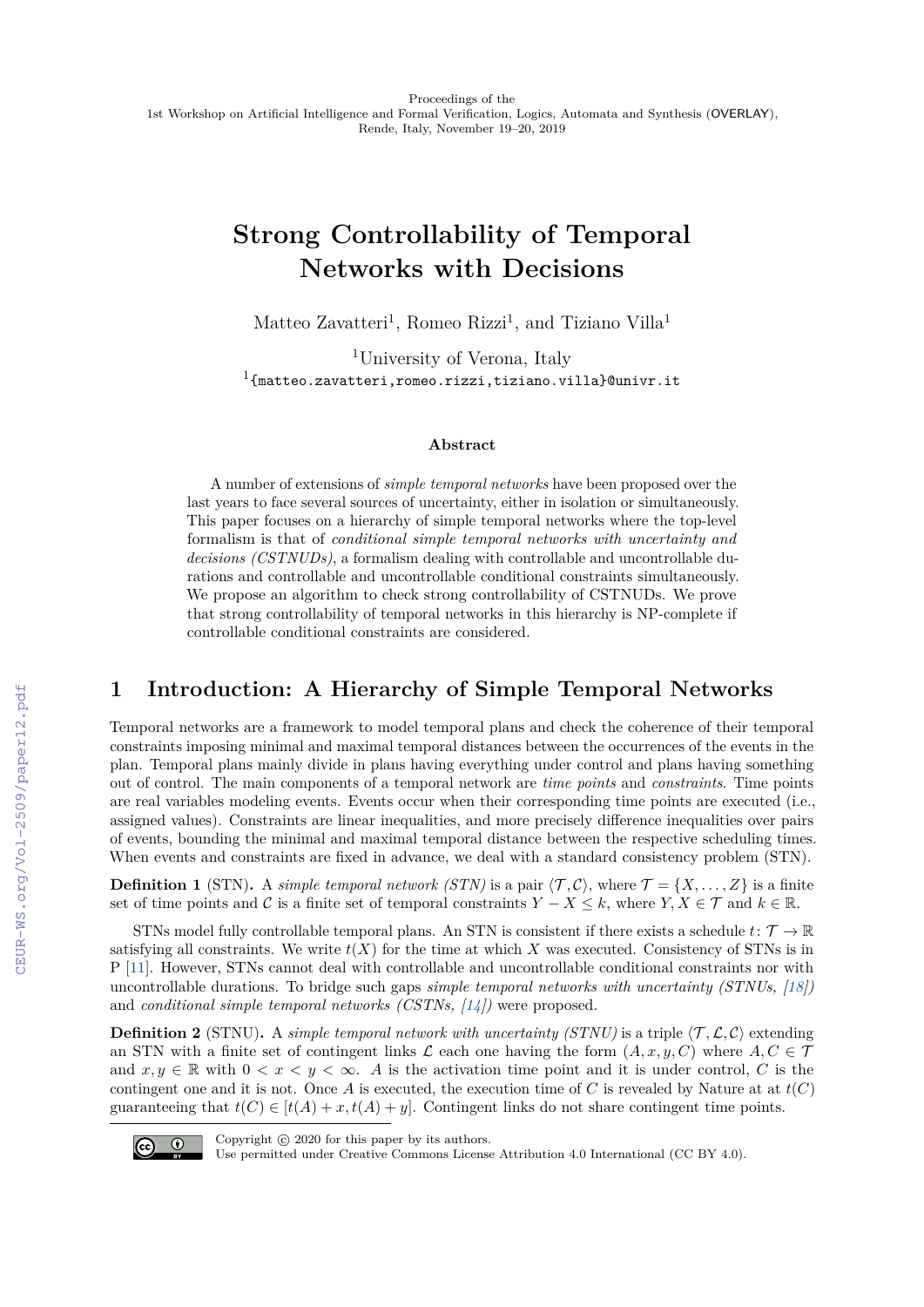STNUs model temporal plans with uncontrollable (but bounded) durations. STNUs (and all other formalisms specifying uncontrollable parts) bring with them three main notions of controllability: *weak, strong* and *dynamic*. *Weak controllability* is when, for each combination of uncontrollable parts known in advance, there exists a way to operate on the controllable part satisfying all constraints. *Strong controllability* is the opposite case and says that there exists a way to operate on the controllable part satisfying all constraints no matter what will happen. *Dynamic controllability* requires the existence of a strategy refining how we operate on the controllable part in real time depending on what is going on.

STNUs do not specify controllable nor uncontrollable conditional constraints. To model uncontrollable conditional constraints in isolation, the formalism of CSTNs [\[13\]](#page-5-0) (formerly *conditional temporal problem (CTP, [\[17\]](#page-5-1))*) was proposed and subsequently extended to the formalism of CSTNUs [\[12,](#page-5-2) [13\]](#page-5-0) in order to augment CSTNs with uncontrollable durations. Conditionals are expressed as *labels*, conjunctions of literals over a finite set of Boolean variables saying when the components labeled by them are relevant. Initially, labels were on both time points and constraints but later it was proved that having labels on constraints only does not limit the expressiveness of the network [\[3\]](#page-4-0). Temporal networks with labels on constraints only are called *streamlined*. In what follows, we will only consider streamlined networks.

Let  $\mathcal{B} = \{a, b, \ldots, z\}$  be a finite set of Boolean variables, a *label*  $\ell = \lambda_1 \ldots \lambda_n$  is any finite conjunction of literals  $\lambda_i$  over the variables in B (we omit the  $\wedge$  connective to ease reading). The *empty label* is denoted by  $\Box$ . The *label universe of*  $\mathcal{B}$ , denoted by  $\mathcal{B}^*$ , is the set of all possible (consistent) labels drawn from B. For instance, if  $\mathcal{B} = \{a, b\}$ , then  $\mathcal{B}^* = \{\Box, a, b, \neg a, \neg b, ab, a\neg b, \neg a, \neg b, \neg a, \neg b\}$ . Two labels  $\ell_1, \ell_2 \in \mathcal{B}^*$  are *consistent* if and only if their conjunction  $\ell_1 \ell_2$  is satisfiable.

**Definition 3** (CSTN/CSTNU). A *conditional simple temporal network (CSTN)* is a tuple  $\langle \mathcal{T}, \mathcal{O}, \mathcal{B}, O, \mathcal{C} \rangle$ extending an STN with a finite set of observation time points  $\mathcal{O} \subseteq \mathcal{T} = \{A^2, \ldots, Z^2\}$ , a finite set of Boolean variables B, a bijection  $O: \mathcal{B} \to \mathcal{O}$  assigning a unique Boolean variable to each observation point (we write  $O^{-1}$ :  $\mathcal{O} \to \mathcal{B}$  for the inverse), and turning  $\mathcal{C}$  into a finite set of conditional constraints  $\ell \to Y - X \leq k$  each meaning that if  $\ell$  is true, then  $Y - X \leq k$  must hold, with  $\ell \in \mathcal{B}^*, Y, X \in \mathcal{T}$  and  $k \in \mathbb{R}$ . Once we execute an observation time point *A*?, Nature sets instantaneously the uncontrollable truth value of the associated Boolean variable  $O^{-1}(A?) = a$ . A *conditional simple temporal network with uncertainty (CSTNU)* is a tuple  $\langle \mathcal{T}, \mathcal{O}, \mathcal{B}, O, \mathcal{L}, \mathcal{C} \rangle$  extending a CSTN with a finite set of contingent links.

CSTNUs deal with controllable and uncontrollable durations and uncontrollable conditionals simultaneously. However, they fail to model controllable conditionals. To bridge this gap *conditional simple temporal network with uncertainty and decisions (CSTNUDs, [\[19,](#page-5-3) [27\]](#page-5-4))* were recently proposed.

**Definition 4** (CSTNUD)**.** A *conditional simple temporal network with uncertainty and decisions (CST-NUD)* is a tuple  $\langle \mathcal{T}, \mathcal{O}, \mathcal{D}, \mathcal{B}, \mathcal{O}, \mathcal{L}, \mathcal{C} \rangle$ , extending a CSTNU with a finite set of decision time points  $\mathcal{D} = \{D^1, \ldots, Z^1\}$  and in which the set of Boolean variables B is partitioned in two disjoint subsets  $B_{\mathcal{D}} \cup B_{\mathcal{O}}$ , representing the set of controllable and uncontrollable Boolean variables, respectively. The mapping *O* is turned into a bijection  $O: \mathcal{B} \to \mathcal{O} \cup \mathcal{D}$ . Once we execute a decision time point *D*!, we also set instantaneously the controllable truth value of the associated Boolean variable  $O^{-1}(D!) = d$ . A CSTNUD where  $\mathcal{L} = \emptyset$  is a *conditional simple temporal network with decisions (CSTND, [\[2,](#page-4-1) [19,](#page-5-3) [27\]](#page-5-4)*). A CSTNUD where  $\mathcal{O} = \emptyset$  is a *simple temporal network with uncertainty and decisions (STNUD, [\[19,](#page-5-3) [27\]](#page-5-4)*). A CSTNUD where  $\mathcal{L} = \mathcal{O} = \emptyset$  is a *simple temporal network with decisions (STND, [\[2,](#page-4-1) [19,](#page-5-3) [27\]](#page-5-4))*.

Fig. [1a](#page-2-0) shows such a hierarchy. We graphically represent temporal networks as directed graphs whose sets of nodes coincide with the set of time points (decision and observation time points are suffixed with ! and ?, respectively). A double red edge  $A \Rightarrow C$  labeled by [*x, y*] models a contingent links  $(A, x, y, C)$ . An edge  $X \to Y$  labeled by  $\langle k, \ell \rangle$  models a constraint  $\ell \to Y - X \leq k$ . If  $\ell = \square$  we just use k as a label.

## **2 Strong Controllability of CSTNUDs: Super Projections**

Strong controllability of STNUs, CSTNs and CSTNUs is in P [\[1,](#page-4-2) [17,](#page-5-1) [18\]](#page-5-5) and boils down to check the consistency of a reduced STN. For STNUs the algorithm in [\[18\]](#page-5-5) computes an STN by "rewriting" all constraints involving contingent time points as constraints involving the corresponding activation only. For CSTNs the algorithm in [\[17\]](#page-5-1) checks consistency of the underlying STN ignoring all labels. For CSTNUs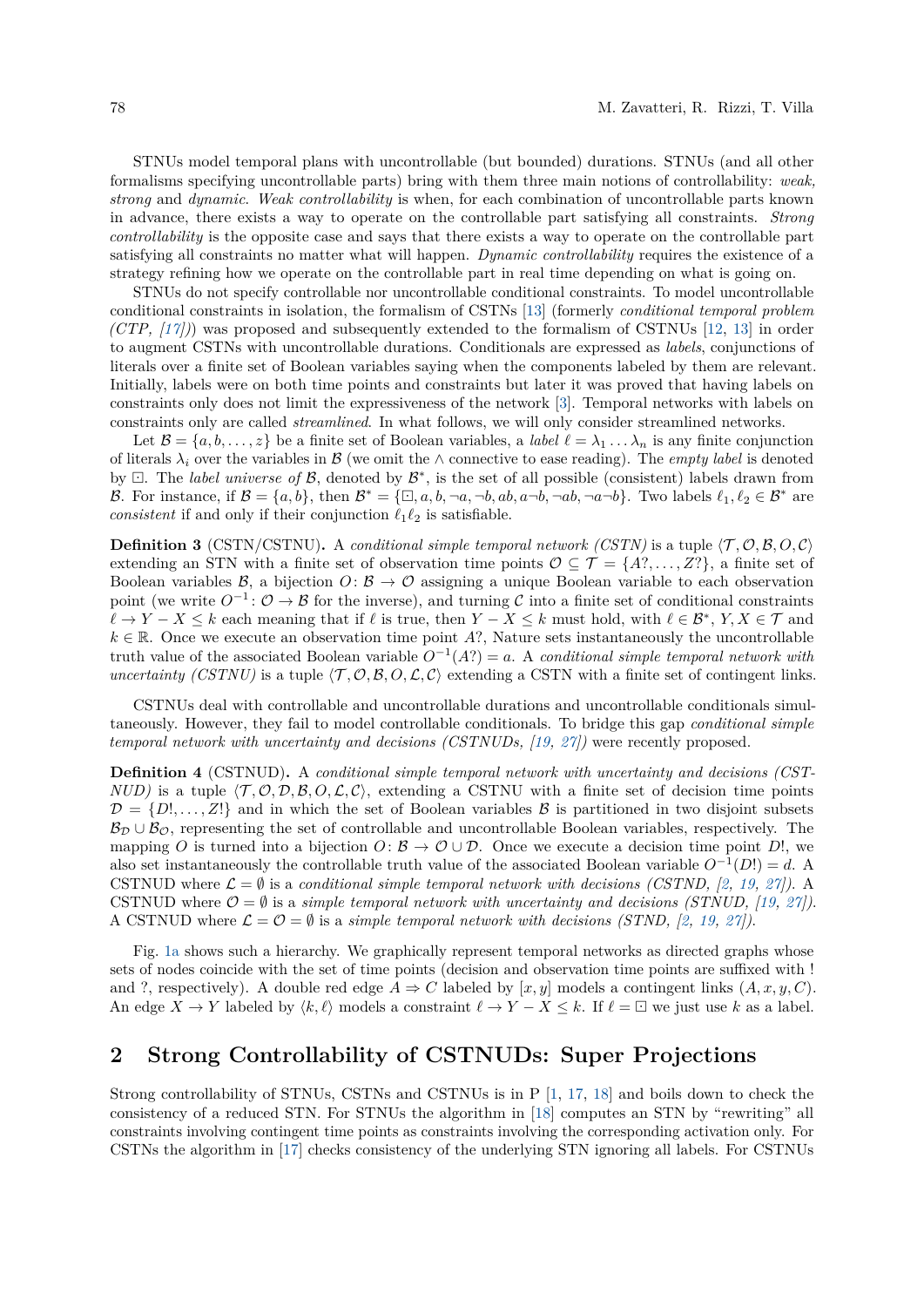<span id="page-2-5"></span><span id="page-2-3"></span><span id="page-2-2"></span><span id="page-2-1"></span><span id="page-2-0"></span>

<span id="page-2-8"></span><span id="page-2-7"></span><span id="page-2-4"></span>Figure 1: A hierarchy of temporal networks (a), an STNU (b), its STN super-projection (c), a CSTNUD (d) its super-projections (e,f) and STND projections (g,h). We highlight uncontrollable parts in red.

both methods are applied one after the other: first conditionals, then contingent links [\[1\]](#page-4-2). In this section we propose an alternative (simpler reduction) to check strong controllability of STNUs and then we extend it to CSTNUDs as an initial approach. Consider the STNU in Fig. [1b.](#page-2-1) That network is strongly controllable. A strong schedule is  $t(B) = 0$ ,  $t(D) = 1$ ,  $t(A) = 4$  because if the contingent link  $(A, 2, 4, C)$ takes its minimal duration, then *C* will occur at  $t(C) = t(A) + 2 = 6$  and the constraint requiring that *C* happens at least 5 since *D* will be satisfied. We claim that an STNU is strongly controllable iff its super-projection is consistent. The super-projection is an STN obtained by applying the simple local substitution reduction illustrated in Fig. [1c.](#page-2-5) The super-projection is constructed as follows. We generate an STN whose set of time points consists of all non-contingent time points of the original STNU plus as many pairs of time points  $C_m$  and  $C_M$  as the number of contingent time points  $C$  in the original STNU. The set of constraints is generated as follows. All original constraints not involving contingent time points belong to this STN. For each contingent link  $(A, x, y, C)$  in the original STNU, we add four constraints  $C_m - A \leq x, A - C_m \leq -x, C_M - A \leq y, A - C_M \leq -y$  in order to enforce that the corresponding  $C_m$ and *C<sup>M</sup>* are executed exactly *x* and *y* after *A*, respectively. Each original constraint involving a contingent time point *C* is duplicated in a pair of constraints: one involving  $C_m$  and the other involving  $C_M$ . To give an example, consider Fig. [1b](#page-2-1) and note that the original  $(A, 2, 4, C)$  is modeled in Fig. [1c](#page-2-5) by a triple of time points  $A, C_m$  and  $C_M$  plus  $C_m - A \leq 2$ ,  $A - C_m \leq -2$ ,  $C_M - A \leq 4$ ,  $A - C_M \leq -4$  and that the original constraint  $D - C \le -5$  is modeled by  $D - C_m \le -5$  and  $D - C_M \le -5$ . Algorithm [3](#page-3-0) extends this reduction in order to deal with STNUDs. To patch it for getting  $\text{StnuSP}(\mathcal{N})$  we make these modifications. The input and output become "An STNU  $\mathcal{N} = \langle \mathcal{T}, \mathcal{L}, \mathcal{C} \rangle$ " and "The STN super-projection  $\mathcal{N}^* = \langle \mathcal{T}^*, \mathcal{C}^* \rangle$ ". Lines 8-11 remain the same without any " $\ell \rightarrow$ " (note that line 7 omits " $\Box \rightarrow$ " on constraints rewriting contingent links). The return statement becomes  $\langle T^*, \mathcal{C}^* \rangle$ .

<span id="page-2-6"></span>**Theorem 1.** *Any STNU is* strongly controllable *if and only if its super-projection is consistent.*

*Proof.* Let  $\mathcal{N} = \langle \mathcal{T}, \mathcal{L}, \mathcal{C} \rangle$  be any STNU and  $\mathcal{N}^* = \langle \mathcal{T}^*, \mathcal{C}^* \rangle$  its super-projection. Assume that  $\mathcal{N}$  is strongly controllable. Let  $\mathcal{T}_{\mathcal{X}} = \mathcal{T} \cap \mathcal{T}^*$  be the set of non-contingent time points and let  $\mathcal{T}_{\mathcal{C}} = \mathcal{T} \setminus \mathcal{T}_{\mathcal{X}}$ be the set of contingent time points N. Let  $t : \mathcal{T}_{\mathcal{X}} \mapsto \mathbb{R}$  be a feasible scheduling of N (i.e., a scheduling satisfying all constraints no matter which durations Nature chooses for contingent links). Let  $t^*$  be the extension of *t* on the new domain  $\mathcal{T}^*$  (i.e., set of time points of  $\mathcal{N}^*$ ) defined by the following three rules:

**Rule 1:**  $t^*$  is an extension of *t*, thus, for each non-contingent time point  $X \in \mathcal{T}_{\mathcal{X}}$ ,  $t^*(X) = t(X)$ .

**Rule 2:** if  $X = C_m$  for some contingent node  $C \in \mathcal{T}_c$ , then  $t^*(X) = t(\text{act}(C)) + L(C)$ .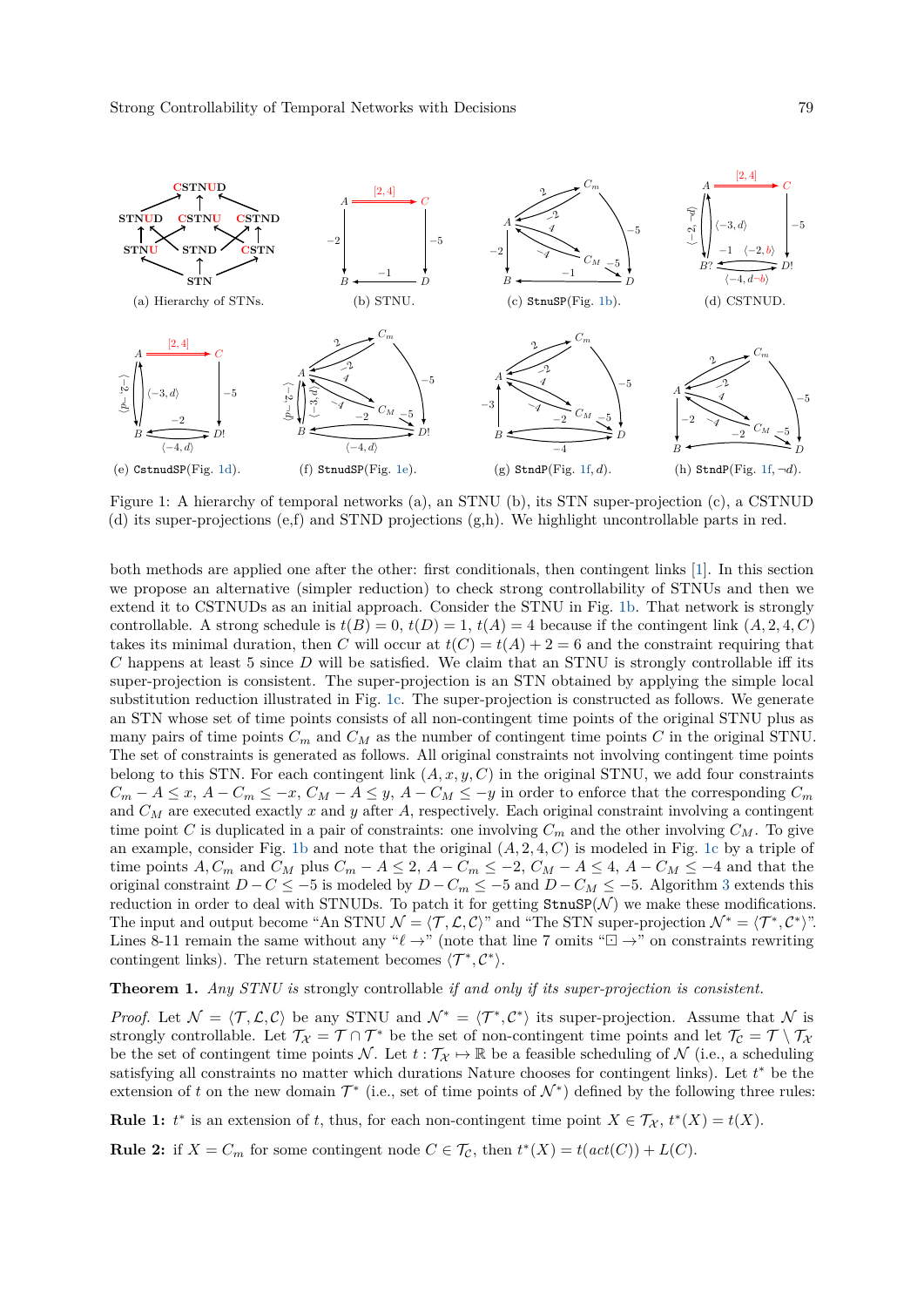**Rule 3:** if  $X = C_M$  for some contingent node  $C \in \mathcal{T}_C$ , then  $t^*(X) = t(\text{act}(C)) + U(C)$ .

where  $act(C)$  is the activation time point of *C* (in the original STNU) and  $L($ ) and  $U($ ) are the lower and upper bound vectors on the delays of contingent time points (i.e., all minimal and all maximal durations).

- **Fact 1** For each constraint  $Y X \leq k \in \mathcal{C}$  where *Y* and *X* are not contingent time points, then  $Y - X \leq k \in \mathcal{C}^*$ .  $t(Y) - t(X) \leq k$  holds by assumption and since by Rule 1  $t(Y) = t^*(Y)$  and  $t(X) = t^*(X)$ , then  $t^*(Y) - t^*(X) \leq k$  holds as well.
- **Fact 2** For each contingent link  $(A, x, y, C) \in \mathcal{L}$ ,  $t^*(C_m) \le t^*(C) \le t^*(C_M)$  because of Rules 2 and 3.
- **Fact 3** For each constraint  $X C \leq -k \in \mathcal{C}$ , with *C* a contingent time point,  $t(X) t(C) \leq -k$  holds by assumption and  $t^*(X) - t^*(C_m) \leq -k$  and  $t^*(X) - t^*(C_M) \leq -k$  hold because of Fact 2.
- **Fact 4** For each constraint  $C X \leq k \in \mathcal{C}$ , with *C* a contingent time point,  $t(C) t(X) \leq k$  holds by assumption and  $t^*(C_m) - t^*(X) \leq k$  and  $t^*(C_M) - t^*(X) \leq k$  hold because of Fact 2.

Therefore, if *t* is a feasible schedule for  $N$ , then  $t^*$  is a feasible schedule for  $N^*$  (Facts 1,2,3 and 4).

Likewise, if  $t^*$  is a feasible schedule for  $\mathcal{N}^*$ , then  $t^*|_{\mathcal{X}}$  is a feasible schedule for  $\mathcal{N}$ , where  $t^*|_{\mathcal{X}}$  is the projection of  $t^*$  over the non-contingent time points of N. Indeed, let  $d: \mathcal{T}_{\mathcal{C}} \to \mathbb{R}$  be a delay vector assigning a duration to each contingent time point  $C \in \mathcal{T}_{\mathcal{C}}$ . For every possible delay vector *d* and for every possible contingent time point *C* of *N*, it holds that  $t(C_m) = t(\text{act}(C)) + L(C) \leq t(\text{act}(C)) + d(C) \leq$  $t(act(C)) + L(C) = t(C_M)$  since  $L \leq d \leq U$ . That is, we only need to cope with delay vectors which are sandwiched in-between the lower bound vector and the upper bound vector. Without loss of generality consider a binary constraint  $Y - C \leq k$  involving *C* in the original STNU N. Since  $t^*(Y) - t^*(C_m) \leq k$ and  $t^*(Y) - t^*(C_M) \leq k$  hold, then the original  $t(Y) - t(C) \leq k$  holds as well.  $\Box$ 

Likewise, a CSTNUD is strongly controllable if and only if its STND super projection is consistent (the proof extends that of Theorem [1](#page-2-6) to accommodate uncontrollable conditionals as well).

Algorithm [1](#page-3-1) provides an approach to solve strong controllability of CSTNUDs. Algorithm [1](#page-3-1) first applies Algorithm [2](#page-3-2) to get rid of uncontrollable conditional constraints, then applies Algorithm [3](#page-3-0) to rewrite contingent links maintaining controllable conditional constraints and finally calls a StndSolver (see [\[23\]](#page-5-6) for some possible algorithms) to check consistency of the STND super-projection (i.e., to find a truth value assignment to the controllable Boolean variables such that the STN-projection according to that assignment is consistent). Due to lack of space we only show a graphical execution of Algorithm [1](#page-3-1) that starting on the input Fig. [1d,](#page-2-2) first removes uncontrollable conditionals getting Fig. [1e,](#page-2-3) then rewrites contingent links getting Fig. [1f](#page-2-4) and finally returns a solution for Fig. [1h](#page-2-7) which is the only consistent STND-projection (note the negative loop between *B* and *D* in Fig. [1g,](#page-2-8) the STND-projection according to *d*). Thus, we fix  $\neg d$  as a decision and get the strong schedule  $t(B) = 0$ ,  $t(D) = 2$ ,  $t(A) = 5$  for Fig. [1d.](#page-2-2)

<span id="page-3-2"></span><span id="page-3-1"></span><span id="page-3-0"></span>

| Algorithm 1: CstnudStrongSchedule( $N$ )                                                                                                                                                                                                                                                                                                                                                                                                                                                                                                           | Algorithm 3: StrudSP( $\mathcal{N}$ )                                                                                                                                                                                                                                                                                                                                                                                                                                                                                                        |
|----------------------------------------------------------------------------------------------------------------------------------------------------------------------------------------------------------------------------------------------------------------------------------------------------------------------------------------------------------------------------------------------------------------------------------------------------------------------------------------------------------------------------------------------------|----------------------------------------------------------------------------------------------------------------------------------------------------------------------------------------------------------------------------------------------------------------------------------------------------------------------------------------------------------------------------------------------------------------------------------------------------------------------------------------------------------------------------------------------|
| <b>Input:</b> A CSTNUD $\mathcal{N} = \langle \mathcal{T}, \mathcal{O}, \mathcal{D}, \mathcal{B}, O, \mathcal{L}, \mathcal{C} \rangle$<br><b>Output:</b> A strong temporal plan<br>1 return StndSolver(StnudSP(CstnudSP( $\mathcal{N}$ )))                                                                                                                                                                                                                                                                                                         | <b>Input:</b> An STNUD $\mathcal{N} = \langle \mathcal{T}, \mathcal{D}, \mathcal{B}, O, \mathcal{L}, \mathcal{C} \rangle$<br><b>Output:</b> The STND super-projection $\mathcal{N}^*$<br>$1 \mathcal{T}^* \leftarrow \emptyset$ , $\mathcal{C}^* \leftarrow \emptyset$<br>2 for $X \in \mathcal{T}$ do<br><b>if</b> X is non-contingent then $\Delta(X) = \{X\}$ ;<br>з                                                                                                                                                                      |
| Algorithm 2: CstnudSP $(N)$                                                                                                                                                                                                                                                                                                                                                                                                                                                                                                                        | 4   else $\Delta(X) = \{X_m, X_M\}$ ;<br>5 $\mathcal{T}^* \leftarrow \mathcal{T}^* \cup \Delta(X)$                                                                                                                                                                                                                                                                                                                                                                                                                                           |
| <b>Input:</b> A CSTNUD $\mathcal{N} = \langle \mathcal{T}, \mathcal{O}, \mathcal{D}, \mathcal{B}, O, \mathcal{L}, \mathcal{C} \rangle$<br><b>Output:</b> The STNUD super-projection $\mathcal{N}^*$<br>1 for $a \in B_{\mathcal{D}}$ do<br>2   $O^*(a) = O(a)$<br>$3 \quad C^* \leftarrow \emptyset$<br>4 for $\ell \to Y - X \leq k \in \mathcal{C}$ do<br>5 Let $\ell_{\mathcal{D}}$ be $\ell$ without literals over vars in $\mathcal{B}_{\mathcal{D}}$<br>6 $\mathcal{C}^* = \mathcal{C}^* \cup \{ \ell_{\mathcal{D}} \to Y_i - X_i \leq k \}$ | 6 for $(A, x, y, C) \in \mathcal{L}$ do<br>$7 \quad \begin{array}{c} \n\mathbf{7} \quad \begin{array}{c} \n\mathbf{2}^* \leftarrow \mathbf{C}^* \cup \{C_m - A_i \leq x, A_i - C_m \leq -x, \\ \nC_M - A_i \leq y, A_i - C_M \leq -y \n\end{array} \right\} \n\end{array}$<br>s for $\ell \to Y - X \leq k \in \mathcal{C}$ do<br>for $Y_i \in \Delta(Y)$ do<br>9<br>for $X_i \in \Delta(X)$ do<br>10<br>$ \qquad \qquad   \qquad {\mathcal C}^* \leftarrow {\mathcal C}^* \stackrel{.}{\cup} \{ \ell \rightarrow Y_i - X_i \leq k \}$<br>11 |
| 7 return $\langle \mathcal{T}, \mathcal{D}, \mathcal{B}_{\mathcal{D}}, O^*, \mathcal{L}, C^* \rangle$                                                                                                                                                                                                                                                                                                                                                                                                                                              | 12 return $\langle \mathcal{T}^*, \mathcal{D}, \mathcal{B}, O, \mathcal{C}^* \rangle$                                                                                                                                                                                                                                                                                                                                                                                                                                                        |

**Theorem 2.** *Strong controllability of STNUDs, CSTNDs and CSTNUDs is NP-complete.*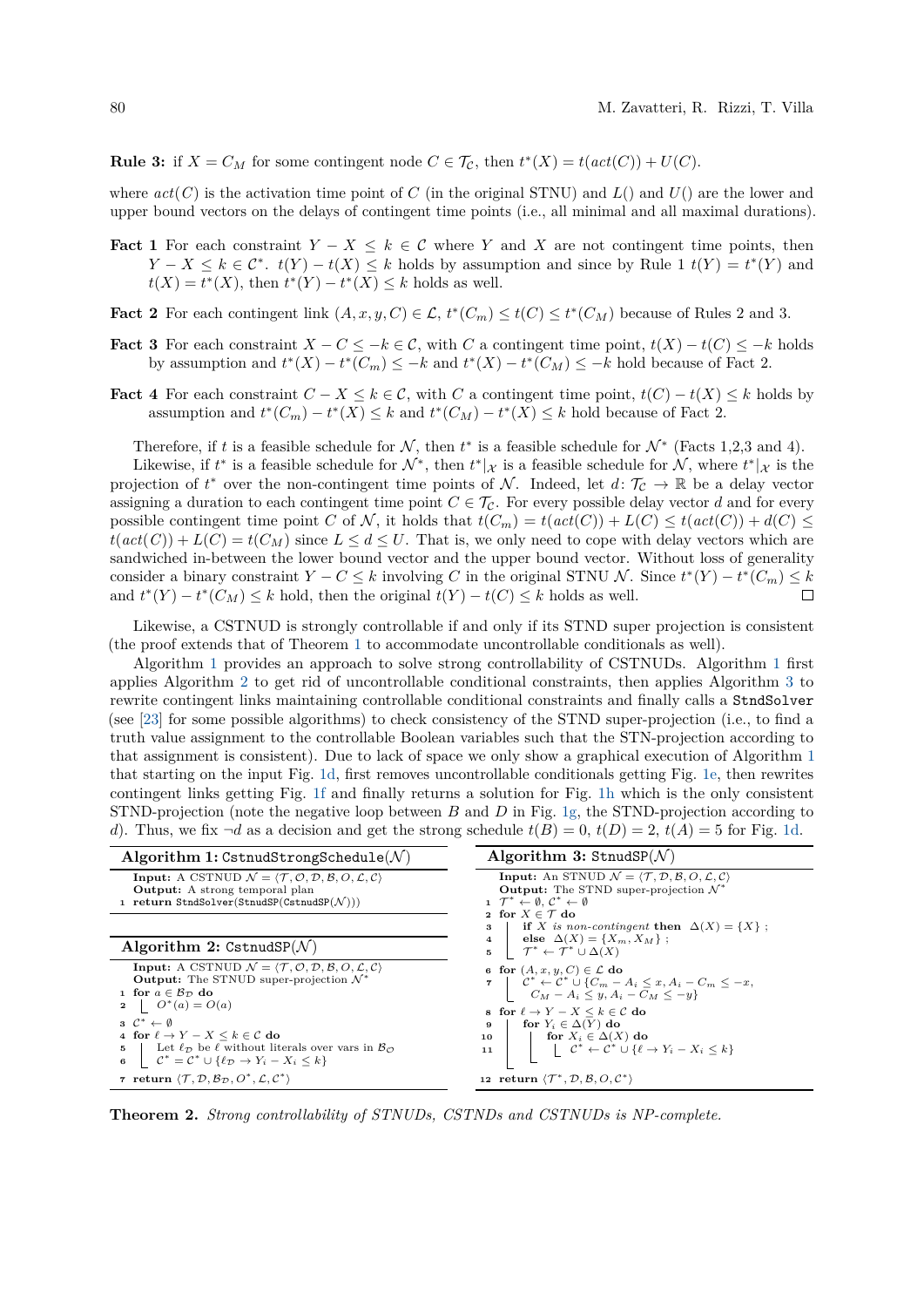Strong Controllability of Temporal Networks with Decisions 81

*Proof.* **Hardness**: Consequence of the fact that deciding consistency of STNDs is NP-hard and it is a special case of deciding strong controllability of STNUDs, CSTNDs and CSTNUDs (when  $\mathcal{L} = \emptyset$ ,  $\mathcal{O} = \emptyset$ and  $\mathcal{L} = \mathcal{O} = \emptyset$ , respectively). **Membership:** Regardless of the formalism, a certificate of YES consists of a truth value assignment *s* for  $\mathcal{B}_{\mathcal{D}}$  and a schedule *t* for  $\mathcal{T}_{\mathcal{X}}$  (set of non-contingent time points). To verify it we use the reductions in Algorithm [2](#page-3-2) to get rid of  $\mathcal{B}_{\mathcal{O}}$  (if  $\neq \emptyset$ ) and Algorithm [3](#page-3-0) to rewrite  $\mathcal{L}$  (if  $\neq \emptyset$ ). If  $\mathcal{L} \neq \emptyset$ , then for each  $(A, x, y, C) \in \mathcal{L}$ ,  $t(C_m) = t(A) + x$  and  $t(C_M) = t(A) + y$ . Finally, we verify that  $(s, t)$  is a YES certificate for the resulting STNDs. We know that this check is polynomial [\[2\]](#page-4-1).  $\Box$ 

### **3 Conclusions and Future Work**

We provided a simple approach to check strong controllability of CSTNUDs based on an elementary local reduction. The resulting algorithm's running time is upper bounded by (i) the product of a low-degree polynomial where the magnitude of the numbers does not occur and (ii) a singly exponential term of the form  $2^{|\mathcal{D}|}$ , where  $\mathcal D$  is the set of binary decisions. With small modifications the algorithm we gave can be adapted to all formalisms in Fig. [1a.](#page-2-0) The idea is to reduce a strong controllability problem to a consistency problem by computing super-projections. All formalisms in Fig. [1a](#page-2-0) are reducible to their super-projections in polynomial time. Strong controllability of STNUDs, CSTNDs, CSTNUDs is NP-complete.

As future work, we plan to deepen research on complexity of strong controllability for these and for other classes of (temporal)-constraint networks such as those discussed (or employed) in [\[8,](#page-4-3) [9,](#page-4-4) [10,](#page-5-7) [20,](#page-5-8) [21,](#page-5-9) [22,](#page-5-10) [24,](#page-5-11) [25,](#page-5-12) [26,](#page-5-13) [28,](#page-5-14) [29\]](#page-5-15) other than comparing with strong controllability of disjunctive formalisms [\[4,](#page-4-5) [5,](#page-4-6) [6,](#page-4-7) [7,](#page-4-8) [15\]](#page-5-16). Also, a line of research started in [\[16\]](#page-5-17) provided an approach for the optimal design of consistent STNs. Considering the new way to compute a super-projection of an STNU, this line of research can be extended to provide an approach for the optimal design of strongly controllable STNUs.

#### **References**

- <span id="page-4-2"></span>[1] N. Bhargava and B. C. Williams. Complexity bounds for the controllability of temporal networks with conditions, disjunctions, and uncertainty. *Artificial Intelligence*, 271:1 – 17, 2019.
- <span id="page-4-1"></span>[2] M. Cairo, C. Combi, C. Comin, L. Hunsberger, R. Posenato, R. Rizzi, and M. Zavatteri. Incorporating decision nodes into conditional simple temporal networks. In *TIME 2017*, volume 90 of *LIPIcs*, pages 9:1–9:17. Schloss Dagstuhl-Leibniz-Zentrum fuer Informatik, 2017.
- <span id="page-4-0"></span>[3] M. Cairo, L. Hunsberger, R. Posenato, and R. Rizzi. A streamlined model of conditional simple temporal networks - semantics and equivalence results. In *TIME 2017*, volume 90 of *LIPIcs*, pages 10:1–10:19. Schloss Dagstuhl-Leibniz-Zentrum fuer Informatik, 2017.
- <span id="page-4-5"></span>[4] A. Cimatti, M. Do, A. Micheli, M. Roveri, and D. E. Smith. Strong temporal planning with uncontrollable durations. *Artificial Intelligence*, 256:1–34, 2018.
- <span id="page-4-6"></span>[5] A. Cimatti, L. Hunsberger, A. Micheli, R. Posenato, and M. Roveri. Sound and complete algorithms for checking the dynamic controllability of temporal networks with uncertainty, disjunction and observation. In *TIME 2014*, pages 27–36. IEEE CPS, 2014.
- <span id="page-4-7"></span>[6] A. Cimatti, L. Hunsberger, A. Micheli, R. Posenato, and M. Roveri. Dynamic controllability via timed game automata. *Acta Informatica*, 53(6-8):681–722, 2016.
- <span id="page-4-8"></span>[7] A. Cimatti, A. Micheli, and M. Roveri. Dynamic controllability of disjunctive temporal networks: Validation and synthesis of executable strategies. In *AAAI 2013*, pages 3116–3122. AAAI Press, 2016.
- <span id="page-4-3"></span>[8] C. Combi, R. Posenato, L. Viganò, and M. Zavatteri. Access controlled temporal networks. In *ICAART 2017*, pages 118–131. INSTICC, ScitePress, 2017.
- <span id="page-4-4"></span>[9] C. Combi, R. Posenato, L. Viganò, and M. Zavatteri. Conditional simple temporal networks with uncertainty and resources. *Journal of Artificial Intelligence Research*, 64:931–985, 2019.